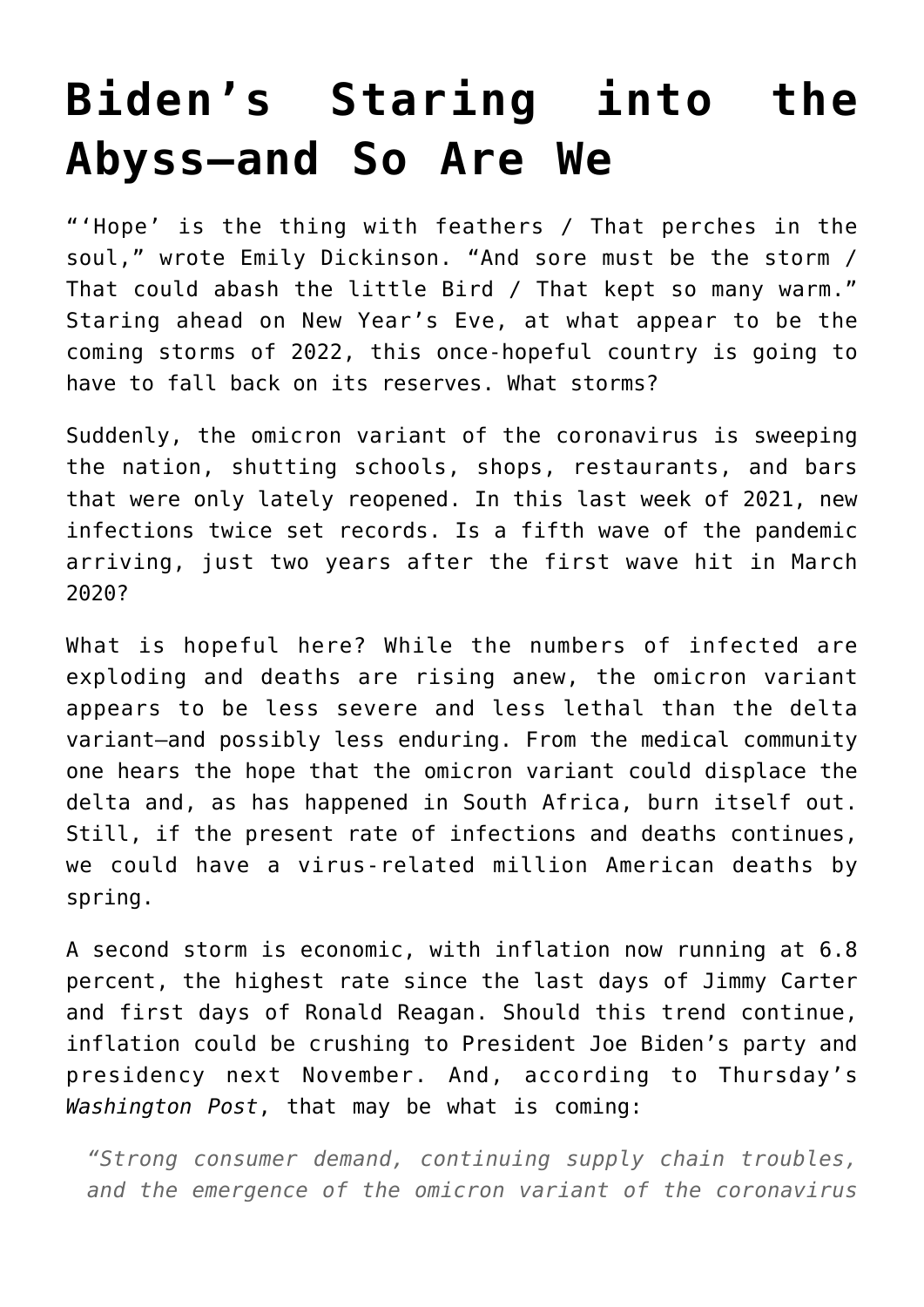*threaten to prolong sharply rising prices well into 2022, potentially making inflation the premier economic challenge of the new year."*

As for U.S. economic growth, forecasts for the first quarter of 2022 are being cut back from 5.2 percent to 2.2 percent. Nor does the world look any more tranquil from this vantage point.

In the second week of January, U.S. talks with Russia begin, probably in Geneva, on Russian President Vladimir Putin's demand for assurances that Ukraine not be admitted into NATO and no U.S. offensive weapons be stationed in a border nation from which they can be used to attack Russia with only minutes notice. The hopeful news: Putin reportedly ordered 10,000 of the 100,000 Russian troops on Ukraine's border back to their bases deeper in Russia. Still, it is hard to believe Putin is bluffing when he says that if Ukraine is invited to become a full member of NATO, Russia will see to it that the consummation never comes to pass.

As for China, there is no sign it is backing off from any of its territorial demands—on its Himalayan border with India, with half a dozen rival nations in the South and East China seas, or with Taiwan. Probably the best we can hope for in the simmering Taiwan crisis is that China will put off its insistence on annexation of the island of 24 million while it digests the lately free city of Hong Kong.

Negotiation with Iran on a mutual return to the 2015 nuclear deal appears to be nearing the fish-or-cut-bait moment. Should the talks collapse without Iran's return to the restrictions of the deal, we will, early in the new year, hear more animated talk of "other options" and "Plan B"—synonyms for U.S. attacks on Tehran's nuclear facilities.

Hovering over all of the above is the gnawing and growing concern among the American people about the physical and